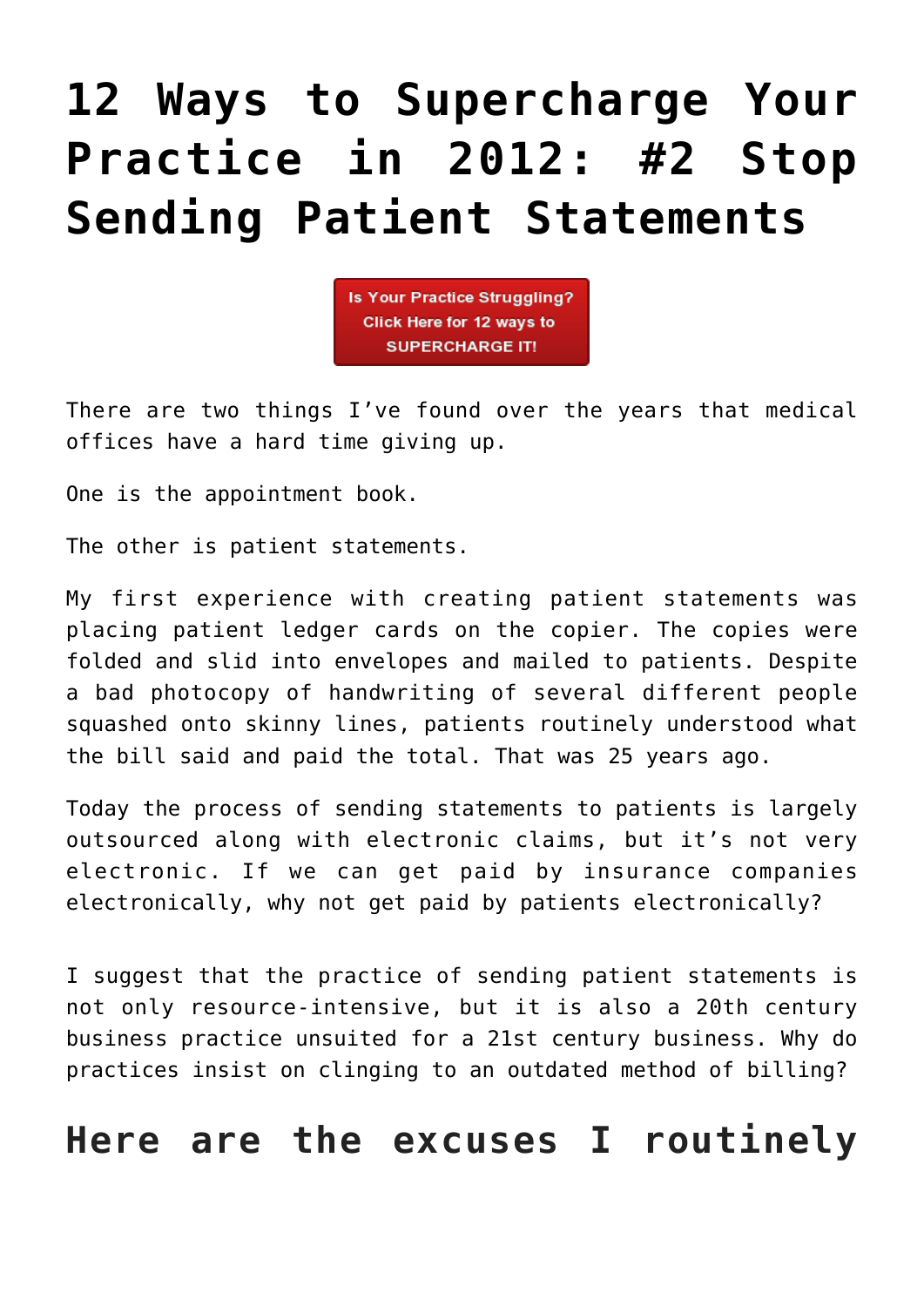## **hear for not eliminating statements:**

- "Patients must get statements, or they won't know to pay us."
- "Healthcare payments are so complicated that patients need a statement to understand them."
- "It's not legal not to send a statement."
- "We don't know how much the patient owes us until the insurance company pays."
- "We don't get to see our patients face-to-face, so we have to send a statement."

## **Let's address these objections one at a time.**

- **"Patients must get statements, or they won't know to pay us."** I disagree. Patients do not need statements to know to pay us. If they did, then we'd only have to send one statement and everyone would pay! We know that's not true.
- **"It's illegal not to send a statement."** Nope.
- **"Healthcare payments are so complicated that patients need a statement to understand them."** It is our job to educate patients about their financial responsibility. We understand that insurance coverage is complex, but it's not so complex that we can't explain it to them. Our businesses, our very jobs, rely on our ability to explain to patients what they owe. It's just that simple.
- **"We don't know how much the patient owes us until the insurance company pays."** That may be true, but we have all the tools we need to make a very educated estimate. There is no reason why we cannot estimate the patient's portion and make a small adjustment (refund or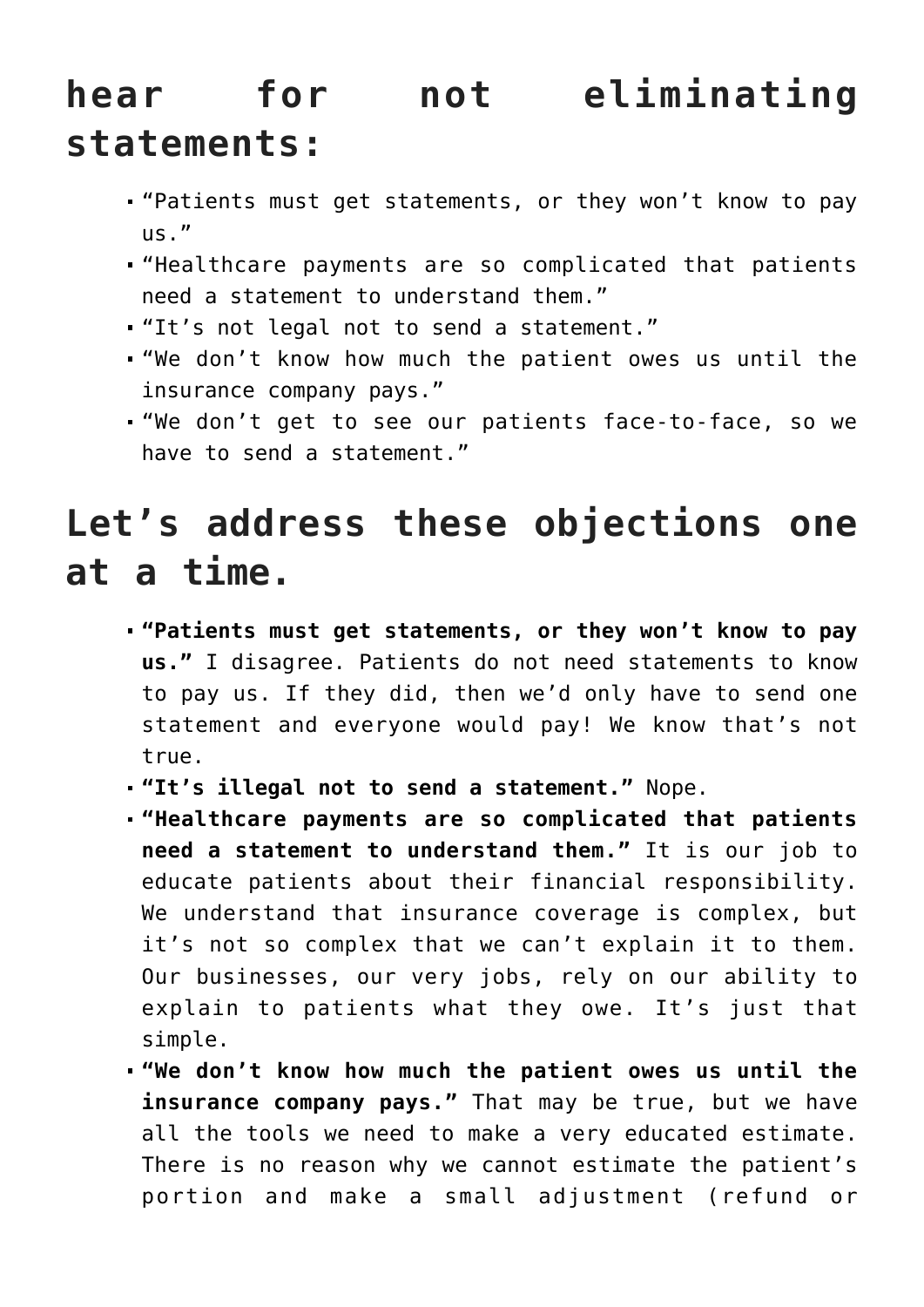additional charge) on the patient's credit or debit card once the insurance company pays.

**"We don't get to see our patients face-to-face, so we have to send a statement."** Most practices are dealing with this head-on by placing staff in areas, mostly hospitals, where staff can meet with patients and discuss financial responsibility.

### **Setting up a statement-free practice is relatively easy. Here are some tips.**

- 1. Use an **online payment system** that allows electronic payment plans. An electronic payment plan enables a practice to enter a payment plan once, and have the system draft the credit/debit card appropriately without staff management. It should also be able to send a receipt to the patient's email, or to send a message to the patient to pick up the receipt through a secure portal.
- 2. Load your **contract allowables** into your practice management system. If your system doesn't have that capability, create a cheat sheet of your top codes for each contracted payer, so your check-out staff can calculate what the patient owes. There are also systems that can put together your contract information and the patient information into an estimate of what the patient owes for you.
- 3. Get **online eligibility** access that includes information about the patients' benefits, deductibles, co-pays and co-insurance. This is available through your practice management system, your clearinghouse, or from a separate system that reads from your appointment schedule,
- 4. Practices that offer procedures or surgery should employ